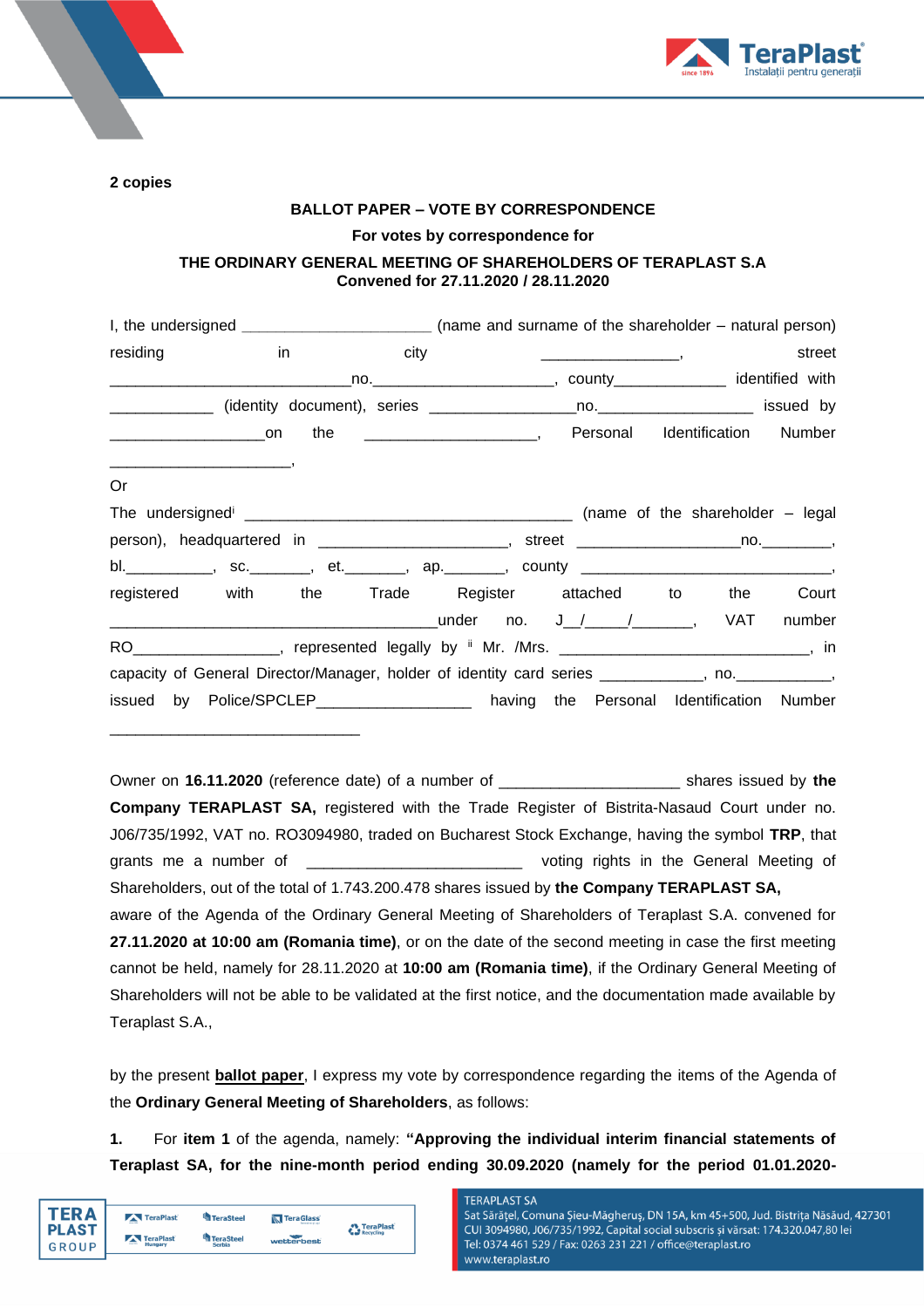

**30.09.2020), on the basis of the Report of the Company's Board of Directors and the auditor's report.**":

| For | <b>Against</b> | Abstaining |
|-----|----------------|------------|
|     |                |            |

**2.** For item 2 of the agenda, namely: "Approving the net profit distribution corresponding to **individual interim financial statements of Teraplast SA for the nine-month period ending on 30.09.2020, and approving the distribution of dividends in total amount of RON 45,323,187.31 the gross dividend/share proposed being of RON 0.0260***\****."**

*\*Upon calculating the amount of the gross dividend per share it was considered the number of shares issued by the company, out of which 966 shares were subtracted from the Company's account (following the use of an algorithm and rounding the results down to the next lowest integer as a result of processing the share capital increase, conducted on the basis of the E.G.M. Decision no. 1/29.04.2020) which the Company is currently holding, taking into account that own shares do not give a right of holding dividends or other rights.*

| For | <b>Against</b> | Abstaining |
|-----|----------------|------------|
|     |                |            |

**3.** For **item 3** of the agenda, namely: "Setting a **date of registration** serving to identify the shareholders concerned by the effects of the decisions adopted by the Ordinary General Meeting of Shareholders, according to Article 86 paragraph (1) of Law no. 24/2017. The date proposed by the Board of Directors is **16th December 2020."**

| For | <b>Against</b> | Abstaining |
|-----|----------------|------------|
|     |                |            |

**4.** For **item 4** of the agenda, namely: "Approving the **15th December 2020 as "ex-date"**, namely the day preceding the date of registration on which the financial instruments subject to the decisions of the company's executives are traded without the rights deriving from the decision, in accordance with Article 2 paragraph (2) item l) of Regulation no. 5/2018."

| For | <b>Against</b> | Abstaining |
|-----|----------------|------------|
|     |                |            |

**5.** For **item 5** of the agenda, namely: "Approving the **24th December 2020 as payment date**, as defined by Article 86 par. 2 of Law no. 24/2017, Article 2 par. (2) item h) and Article 178 of Regulation no. 5/2018."

| For | <b>Against</b> | Abstaining |
|-----|----------------|------------|
|     |                |            |

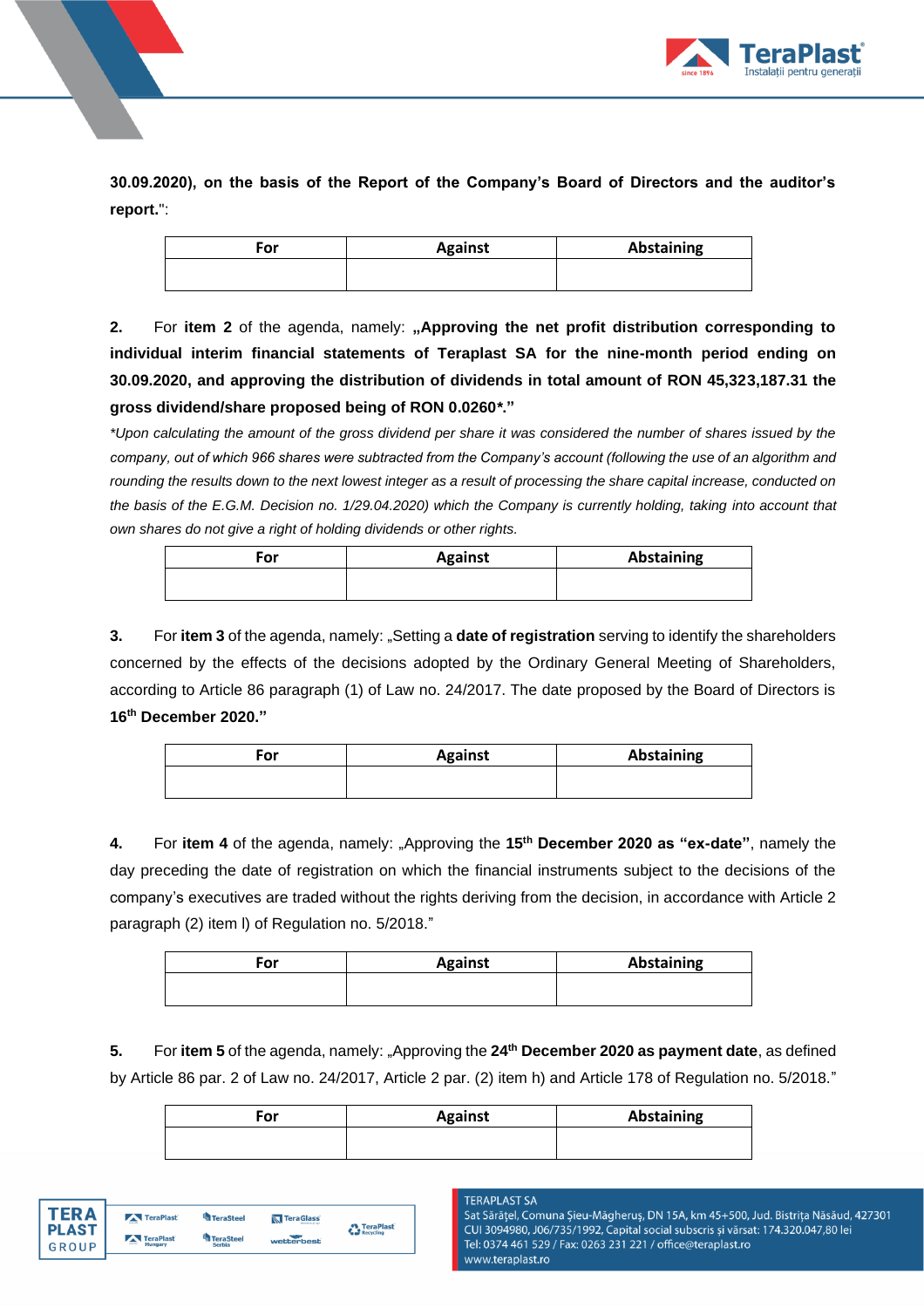

**6.** For item 6 of the agenda, namely: "Appointing the Board of Directors for the execution of the **decisions adopted by the Ordinary General Meeting of Shareholders."**

| For | Against | <b>Abstention</b> |
|-----|---------|-------------------|
|     |         |                   |

**7.** For item 7 of the agenda, namely: "Appointing the Chairman of the Board of Directors, Mr. Dorel **Goia, to sign, for and on behalf of all shareholders present at the Meeting, the OGM decision."**

| For | <b>Against</b> | <b>Abstention</b> |
|-----|----------------|-------------------|
|     |                |                   |

8. For item 8 of the agenda, namely: "To authorize the Company's legal adviser, Mrs. Kinga Vaida, **to do everything that is necessary as to record the OGMS resolutions at the Trade Register of Bistrita-Nasaud Court, and to publish such resolutions in the Official Gazette of Romania, part IV.":**

| For | <b>Against</b> | <b>Abstention</b> |
|-----|----------------|-------------------|
|     |                |                   |

# **Please find hereby attached a copy of the valid ID card<sup>ii</sup>/a copy of the registration certificate <sup>iv</sup>.**

Note: Will be marked with "X" the box corresponding to the vote. The other boxes will not be filled **in with any mark.** 

This ballot paper was drawn up in accordance with the provisions of Law no. 24/2017 on the issuers of financial instruments and market operations, as well as A.S.F. Regulation No.5/2018.

This ballot paper will be filled in at all entries, signed and dated by the shareholder.

**The ballot paper is executed up in 2 original copies**, out of which: one will remain at the shareholder and the other will be submitted to **TERAPLAST S.A.** headquarter not later than **25.11.2020, 10:00 am Romania time.** 

| Date: |  |
|-------|--|
|-------|--|

**v** $\bullet$  (signature)

| TERA  |
|-------|
| PLAST |
| GROUP |

| <b>TeraPlast</b> | TeraSteel                  | TeraGlass  | <b>C</b> TeraPlast |
|------------------|----------------------------|------------|--------------------|
| TeraPlast        | <b>TeraSteel</b><br>Serhia | wetterbest |                    |

**vi\_\_\_\_\_\_\_\_\_\_\_\_\_\_\_\_\_\_\_\_\_\_\_\_\_\_\_\_\_\_\_\_\_\_\_\_\_\_\_**

**TERAPLAST SA** 

Sat Sărățel, Comuna Șieu-Măgheruș, DN 15A, km 45+500, Jud. Bistrița Năsăud, 427301 CUI 3094980, J06/735/1992, Capital social subscris și vărsat: 174.320.047,80 lei Tel: 0374 461 529 / Fax: 0263 231 221 / office@teraplast.ro www.teraplast.ro